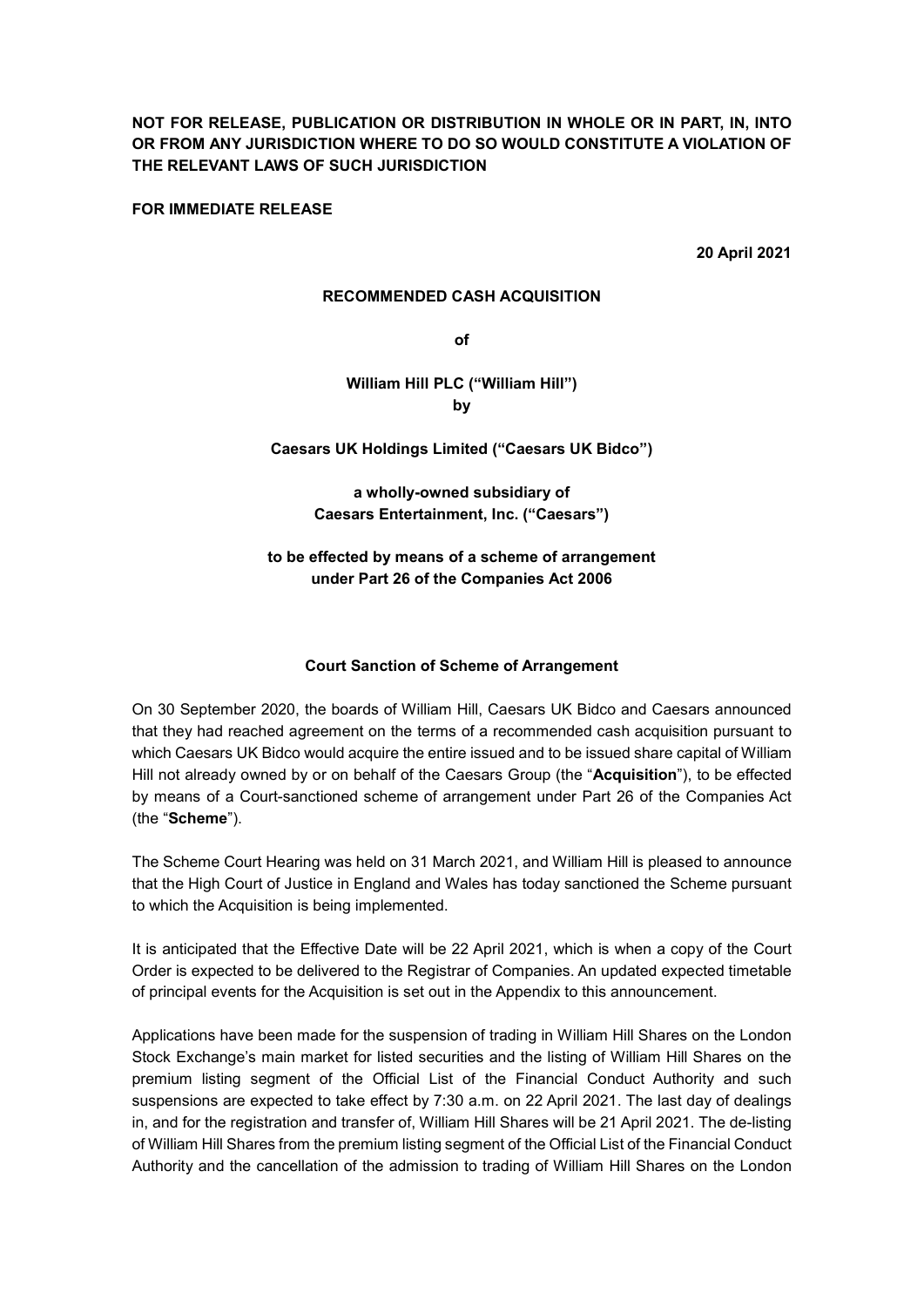Stock Exchange's main market for listed securities have also been applied for and will, subject to the Scheme becoming Effective, take effect by 8:00 a.m. on 23 April 2021.

A further announcement will be made when the Scheme has become Effective.

Capitalised terms used in this announcement shall, unless otherwise defined, have the same meanings as set out in the Scheme Document published on 26 October 2020. Full details of the Acquisition are set out in the Scheme Document.

[Remainder of page intentionally left blank]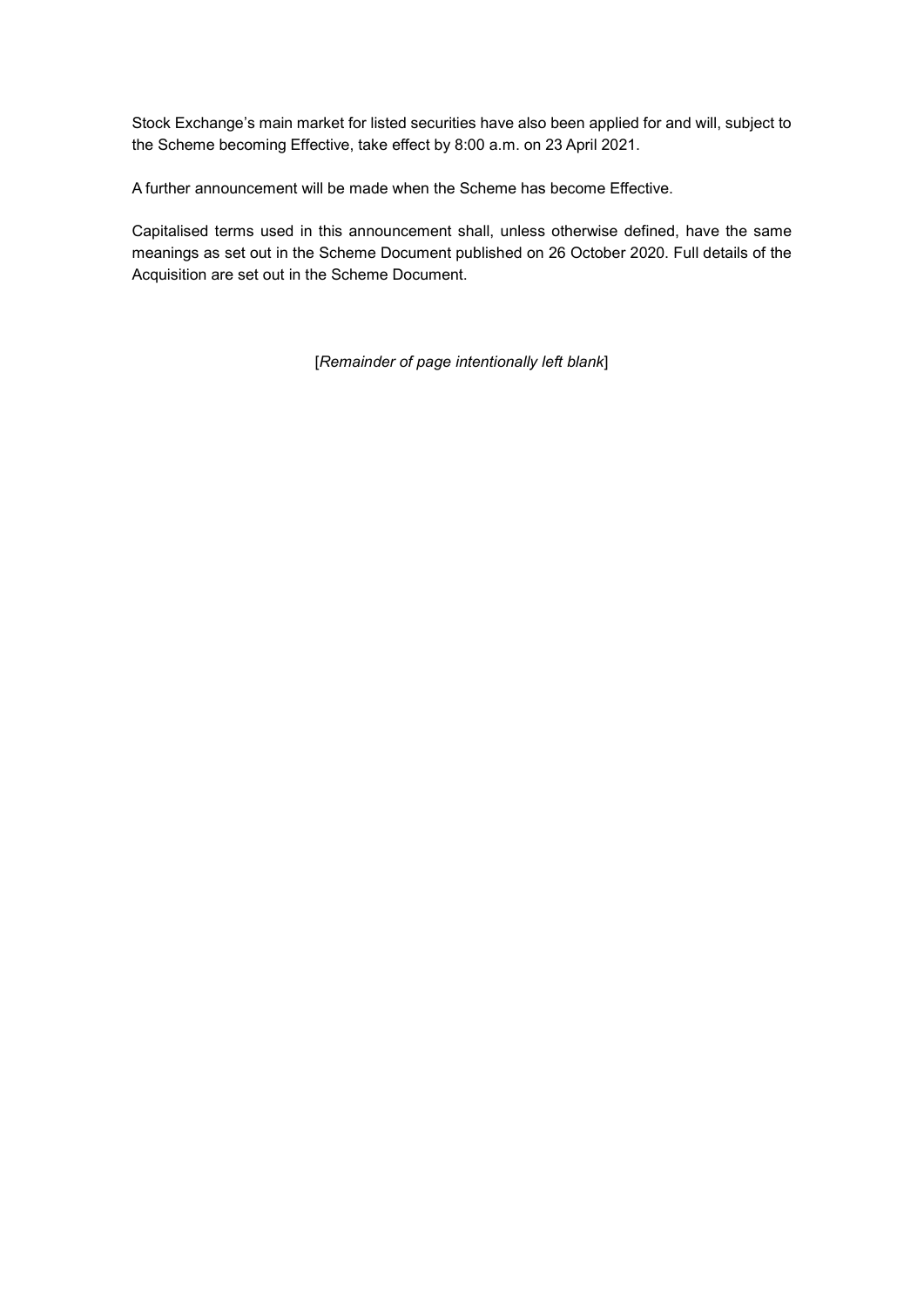### **APPENDIX**

#### EXEPECTED TIMETABLE OF PRINCIPAL EVENTS

All times shown are London times unless otherwise stated. All dates and times are indicative only, are based on William Hill's and Caesars' current expectations and are subject to change. If any of the dates and/or times in this expected timetable change, the revised dates and/or times will be notified to William Hill Shareholders by announcement through a Regulatory Information Service and on William Hill's website at https://www.williamhillplc.com/investors-centre/offer-forthe-company/.

| Event                                                                                                                 | <b>Expected time and/or date</b> |  |
|-----------------------------------------------------------------------------------------------------------------------|----------------------------------|--|
| Last day for dealings in, and for the<br>registration of transfer of, William Hill Shares                             | 21 April 2021                    |  |
| Scheme Record Time                                                                                                    | 6:00 p.m. on 21 April 2021       |  |
| Disablement of CREST in respect of William<br><b>Hill Shares</b>                                                      | 6:00 p.m. on 21 April 2021       |  |
| Suspension of dealings in William Hill Shares                                                                         | by 7:30 a.m. on 22 April 2021    |  |
| <b>Effective Date of the Scheme</b>                                                                                   | 22 April 2021*                   |  |
| Cancellation of listing of William Hill Shares                                                                        | by 8:00 a.m. on 23 April 2021    |  |
| Latest date for despatch of cheques and<br>crediting of CREST accounts for cash<br>consideration due under the Scheme | 7 May 2021                       |  |
| * The events which are stated as occurring on subsequent dates are conditional on the Scheme Effective Date and       |                                  |  |

operate by reference to this time.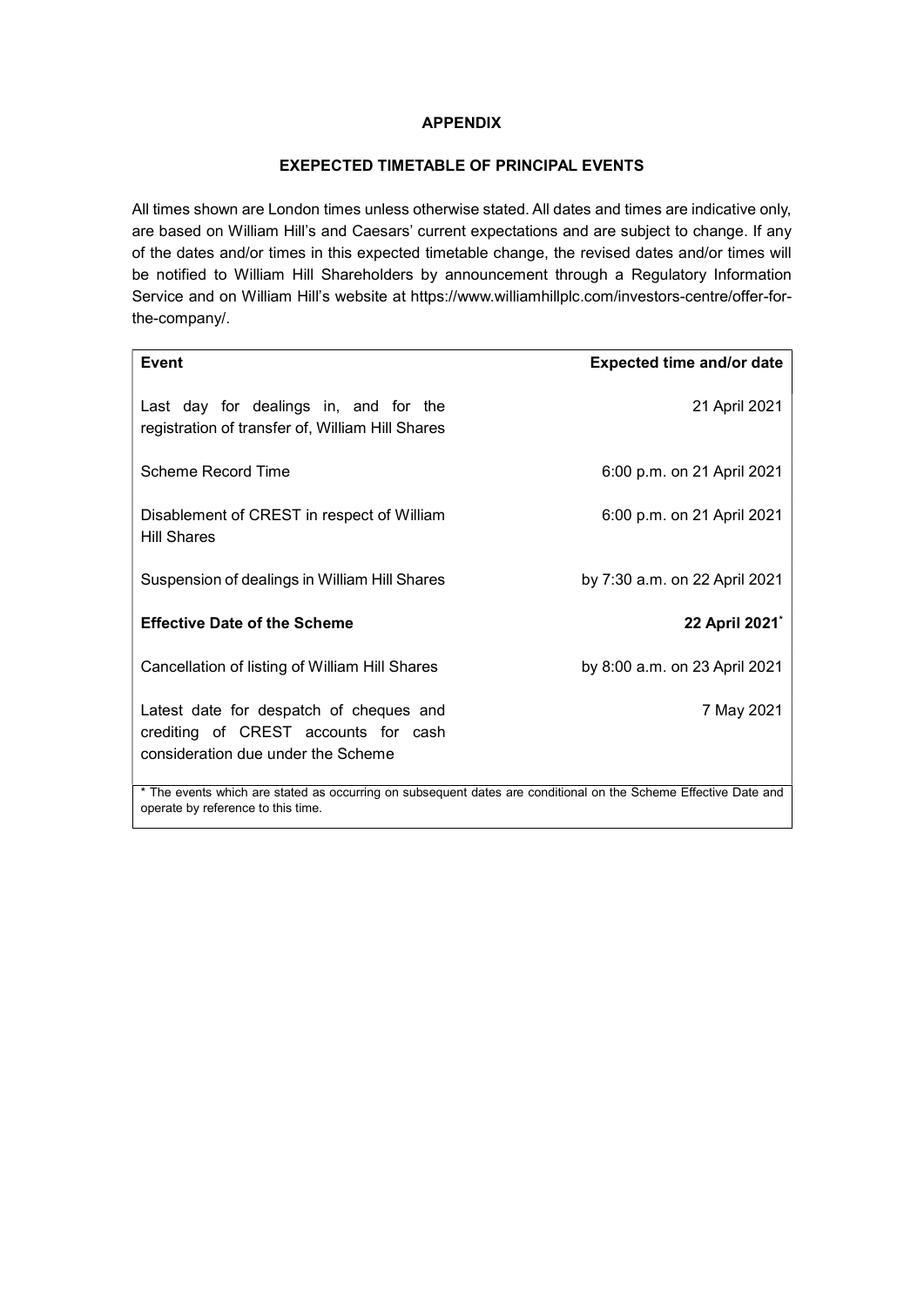# Enquiries:

| <b>William Hill</b>                                                                                        |                      |
|------------------------------------------------------------------------------------------------------------|----------------------|
| Louise Turner-Smith, Director of Investor Relations                                                        | +44 (0) 207 612 3251 |
| Alison Cole, Director of Corporate Communications                                                          | +44 (0) 207 612 3233 |
| <b>Barclays</b><br>(Lead Financial Adviser, Rule 3 Adviser and<br><b>Corporate Broker to William Hill)</b> |                      |
| Daniel Ross                                                                                                | +44 (0) 207 623 2323 |
| <b>Nishant Amin</b>                                                                                        |                      |
| <b>Mark Astaire</b>                                                                                        |                      |
| Nicola Tennent                                                                                             |                      |
| Citigroup<br>(Financial Adviser and Corporate Broker to William Hill)                                      |                      |
| Jan Skarbek                                                                                                | +44 (0) 207 986 4000 |
| Andrew Seaton                                                                                              |                      |
| <b>Robert Farrington</b>                                                                                   |                      |
| <b>Martin Weltman</b>                                                                                      |                      |
| <b>PJT Partners</b><br>(Financial Adviser to William Hill)                                                 |                      |
| Simon Lyons                                                                                                | +44 (0) 203 650 1100 |
| Jonathan Hall                                                                                              |                      |
| <b>Ben Ripley</b>                                                                                          |                      |
| <b>Brunswick Group LLP</b><br>(PR Adviser to William Hill)                                                 |                      |
| <b>Andrew Porter</b>                                                                                       | +44 (0) 207 404 5959 |
| Fiona Micallef-Eynaud                                                                                      |                      |
| Craig Breheny                                                                                              |                      |
| <b>Chris Buscombe</b>                                                                                      |                      |
| <b>Caesars Entertainment, Inc.</b>                                                                         |                      |
| <b>Brian Agnew</b>                                                                                         | +1 800 318 0047      |
| <b>Deutsche Bank</b><br>(Financial Adviser to Caesars and Caesars UK Bidco)                                |                      |
| James Ibbotson                                                                                             | +44 (0)207 545 8000  |
| James Arculus                                                                                              |                      |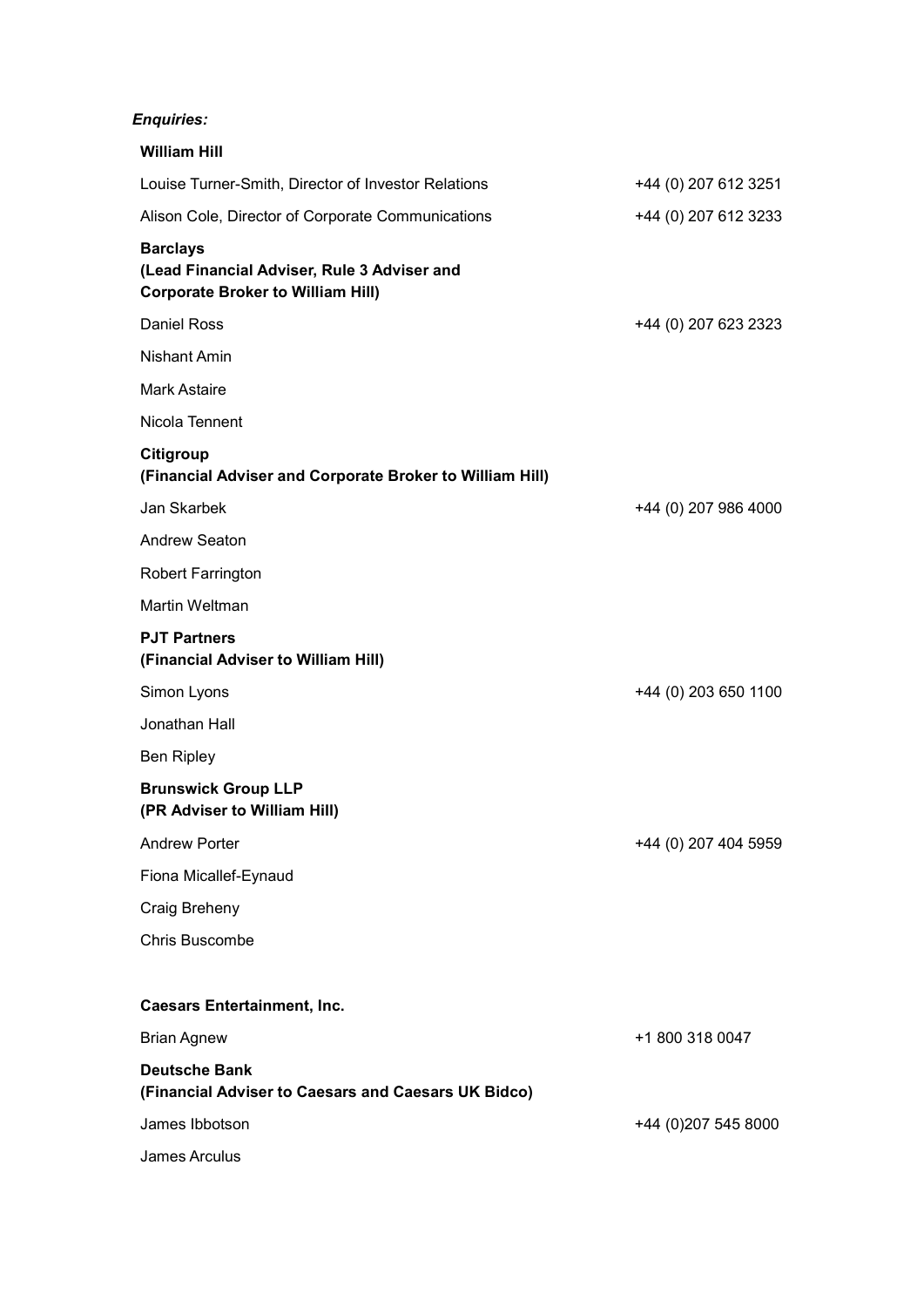Slaughter and May are retained as legal adviser and Weil, Gotshal & Manges LLP are retained as US anti-trust legal adviser to William Hill.

Linklaters LLP are retained as legal adviser, Latham & Watkins LLP are retained as financing legal adviser, Skadden Arps, Slate, Meagher & Flom LLP are retained as US anti-trust legal adviser and Phelps Dunbar LLP and Harris Hagan are retained as US and UK (respectively) regulatory legal advisers to Caesars and Caesars UK Bidco.

# Important notices

Barclays Bank PLC, acting through its Investment Bank ("Barclays"), which is authorised by the Prudential Regulation Authority and regulated in the UK by the Financial Conduct Authority and the Prudential Regulation Authority, is acting exclusively for William Hill and no one else in connection with the Acquisition and shall not be responsible to anyone other than William Hill for providing the protections afforded to clients of Barclays nor for providing advice in connection with the Acquisition or any other matter referred to herein.

In accordance with the Takeover Code, normal United Kingdom market practice and Rule 14e-5(b) of the Exchange Act, Barclays and its affiliates will continue to act as exempt principal trader in William Hill securities on the London Stock Exchange. These purchases and activities by exempt principal traders which are required to be made public in the United Kingdom pursuant to the Takeover Code will be reported to a Regulatory Information Service and will be available on the London Stock Exchange website at www.londonstockexchange.com. This information will also be publicly disclosed in the United States to the extent that such information is made public in the United Kingdom.

Citigroup Global Markets Limited ("Citigroup"), which is authorised by the Prudential Regulation Authority and regulated in the UK by the Financial Conduct Authority and the Prudential Regulation Authority, is acting exclusively as financial adviser to William Hill and no one else in connection with the Acquisition and other matters described in this Announcement, and shall not be responsible to anyone other than William Hill for providing the protections afforded to clients of Citigroup nor for providing advice in connection with the Acquisition or any matter referred to herein. Neither Citigroup nor any of its affiliates owes or accepts any duty, liability or responsibility whatsoever (whether direct or indirect, whether in contract, in tort, in delict, under statute or otherwise) to any person who is not a client of Citigroup in connection with this Announcement, any statement contained herein, the Acquisition or otherwise.

PJT Partners (UK) Limited ("PJT Partners"), which is authorised and regulated by the Financial Conduct Authority in the United Kingdom, is acting exclusively for William Hill and no one else in connection with the matters described herein and will not be responsible to anyone other than William Hill for providing the protections afforded to clients of PJT Partners or for providing advice in connection with the matters described herein. Neither PJT Partners nor any of its subsidiaries, branches or affiliates owes or accepts any duty, liability or responsibility whatsoever (whether direct or indirect, whether in contract, in tort, under statute or otherwise) to any person who is not a client of PJT Partners in connection with this Announcement, any statement contained herein or otherwise.

Deutsche Bank AG ("Deutsche Bank") is authorised under German Banking Law (competent authority: European Central Bank) and, in the United Kingdom, by the Prudential Regulation Authority. It is subject to supervision by the European Central Bank and by BaFin, Germany's Federal Financial Supervisory Authority, and is subject to limited regulation in the United Kingdom by the Prudential Regulation Authority and Financial Conduct Authority.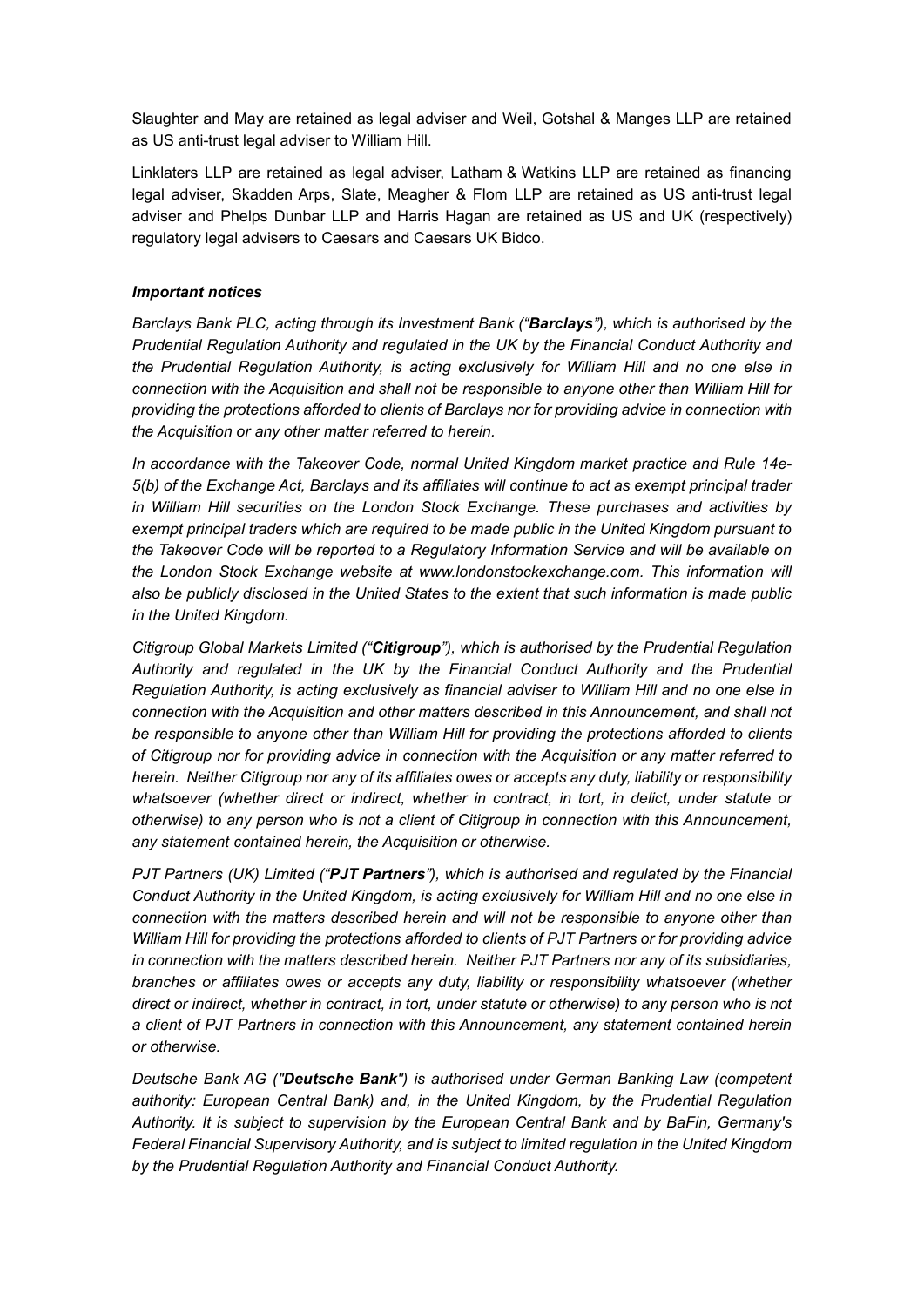Neither Deutsche Bank nor any of its subsidiaries, branches or affiliates (including, without limitation, Deutsche Bank, acting through its London branch ("DB London"), and Deutsche Bank Securities Inc. ("DBSI")) will be responsible to any person other than Caesars and Caesars UK Bidco for providing any of the protections afforded to clients of Deutsche Bank (or, as the case may be, DB London or DBSI) nor for providing advice in relation to any matters referred to in this Announcement. Neither Deutsche Bank nor any of its subsidiaries, branches or affiliates (including, without limitation, DB London and DBSI) will be responsible to any person other than Caesars and Caesars UK Bidco for providing any of the protections afforded to clients of Deutsche Bank (or DB London or DBSI), nor for providing advice in relation to any matters referred to in this Announcement.

Neither Deutsche Bank nor any of its subsidiaries, branches or affiliates (including, without limitation, DB London and DBSI) owes or accepts any duty, liability or responsibility whatsoever (whether direct or indirect, whether in contract, in tort, under statute or otherwise) to any person who is not a client of Deutsche Bank (or DB London or DBSI) in connection with this Announcement, any statement contained herein, or otherwise.

DB London and DBSI are acting as financial advisers to Caesars and Caesars UK Bidco and no other person in connection with the contents of this Announcement.

#### Further information

This Announcement is for information purposes only and does not constitute an offer to sell or an invitation to purchase any securities or the solicitation of an offer to buy any securities, pursuant to the Acquisition or otherwise.

The Acquisition shall be made solely by means of the Scheme Document which, together with the Forms of Proxy, contains the full terms and conditions of the Acquisition. Each William Hill Shareholder is urged to read the Scheme Document because it contains important information relating to the Acquisition.

This Announcement does not constitute a prospectus or prospectus exempted document.

#### Overseas shareholders

This Announcement has been prepared for the purpose of complying with English law and the Takeover Code and the information disclosed may not be the same as that which would have been disclosed if this Announcement had been prepared in accordance with the laws of jurisdictions outside England and Wales.

The release, publication or distribution of this Announcement in or into certain jurisdictions other than the United Kingdom may be restricted by law. Persons who are not resident in the United Kingdom or who are subject to other jurisdictions should inform themselves of, and observe, any applicable requirements.

Unless otherwise determined by Caesars and/or Caesars UK Bidco or required by the Takeover Code, and permitted by applicable law and regulation, the Acquisition shall not be made available, directly or indirectly, in, into or from a Restricted Jurisdiction where to do so would violate the laws in that jurisdiction and no person may vote in favour of the Acquisition by any such use, means, instrumentality or form within a Restricted Jurisdiction or any other jurisdiction if to do so would constitute a violation of the laws of that jurisdiction. Accordingly, copies of this Announcement and all documents relating to the Acquisition are not being, and must not be, directly or indirectly, mailed or otherwise forwarded, distributed or sent in, into or from a Restricted Jurisdiction where to do so would violate the laws in that jurisdiction, and persons receiving this Announcement and all documents relating to the Acquisition (including custodians, nominees and trustees) must not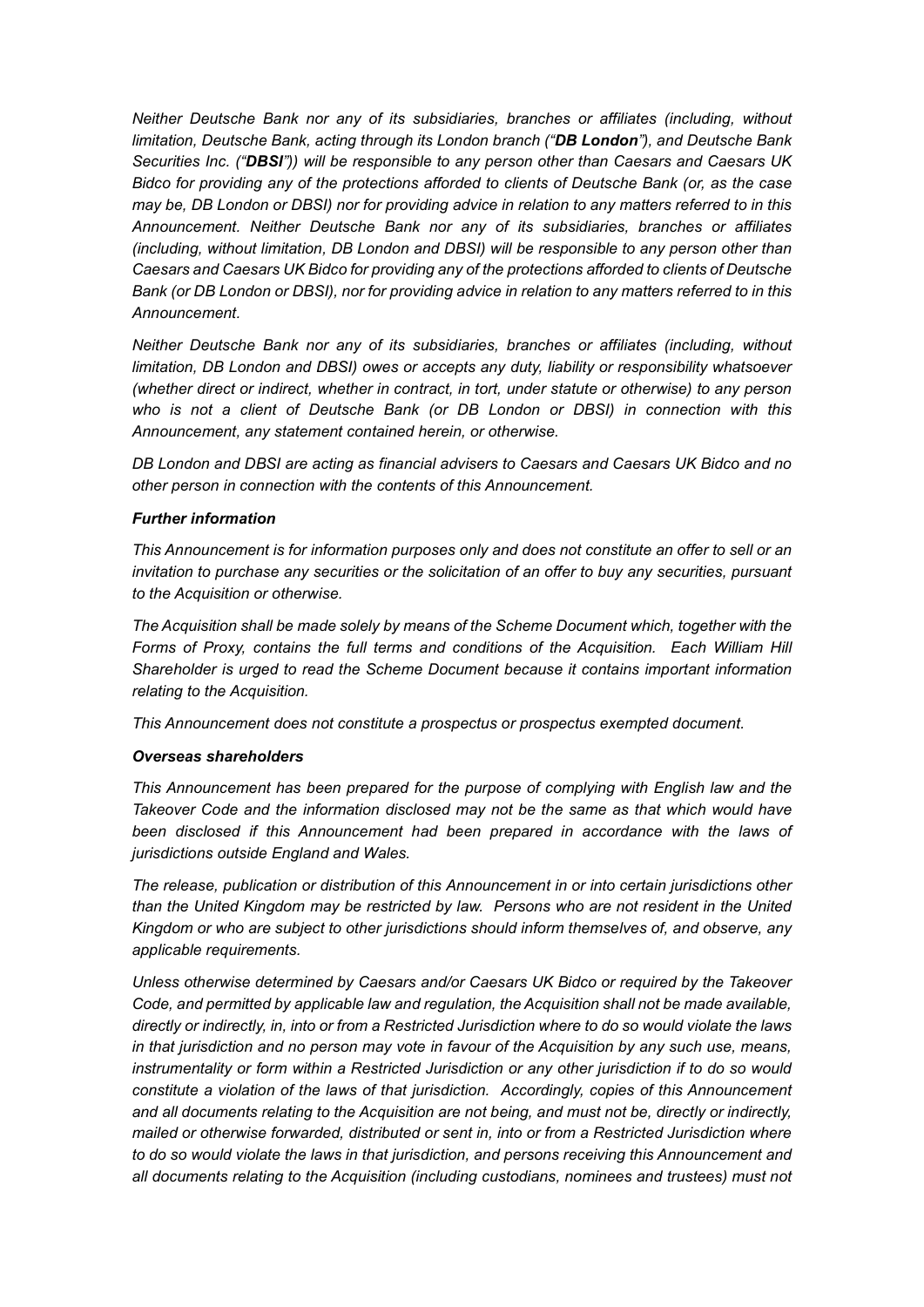mail or otherwise distribute or send them in, into or from such jurisdictions where to do so would violate the laws in that jurisdiction.

The availability of the Acquisition to William Hill Shareholders who are not resident in the United Kingdom may be affected by the laws of the relevant jurisdictions in which they are resident. Persons who are not resident in the United Kingdom should inform themselves of, and observe, any applicable requirements.

Each William Hill Shareholder is urged to consult their independent professional adviser immediately regarding the tax consequences of the Acquisition applicable to them, including under applicable United States state and local, as well as overseas and other, tax laws.

The Acquisition shall be subject to the applicable requirements of the Takeover Code, the Panel, the London Stock Exchange and the Financial Conduct Authority.

#### Additional information for US investors

The Acquisition relates to shares of a UK company and will be effected by means of a scheme of arrangement under the laws of England and Wales. A transaction effected by means of a scheme of arrangement is not subject to the tender offer rules or the proxy solicitation rules under the US Exchange Act.

Accordingly, the Acquisition is subject to the disclosure and procedural requirements applicable in the United Kingdom to schemes of arrangement which differ from the disclosure requirements of United States tender offer and proxy solicitation rules.

In accordance with normal United Kingdom practice, Caesars, Caesars UK Bidco or their nominees or their brokers (acting as agents), may from time to time make certain purchases of, or arrangements to purchase, shares or other securities of William Hill outside of the US, other than pursuant to the Acquisition, until the date on which the Acquisition and/or Scheme becomes effective, lapses or is otherwise withdrawn. Also, in accordance with Rule 14e-5(b) of the US Exchange Act, Deutsche Bank will continue to act as an exempt principal trader in William Hill Shares on the London Stock Exchange. If such purchases or arrangements to purchase were to be made they would occur either in the open market at prevailing prices or in private transactions at negotiated prices. Any information about such purchases or arrangements to purchase shall be disclosed as required in the UK, shall be reported to a Regulatory Information Service and shall be available on the London Stock Exchange website at www.londonstockexchange.com.

The receipt of consideration by a US holder for the transfer of its William Hill Shares pursuant to the Scheme will likely be a taxable transaction for United States federal income tax purposes. Each William Hill Shareholder is urged to consult their independent professional adviser immediately regarding the tax consequences of the Acquisition applicable to them, including under applicable United States state and local, as well as overseas and other, tax laws.

Financial information relating to William Hill included in this Announcement and the Scheme Document has been or shall have been prepared in accordance with accounting standards applicable in the United Kingdom and may not be comparable to financial information of US companies or companies whose financial statements are prepared in accordance with generally accepted accounting principles in the United States.

#### Forward-looking statements

This Announcement (including information incorporated by reference in this Announcement), oral statements made regarding the Acquisition, and other information published by William Hill, any member of the William Hill Group, Caesars, Caesars UK Bidco, or any member of the Caesars Group contain statements which are, or may be deemed to be, "forward-looking statements".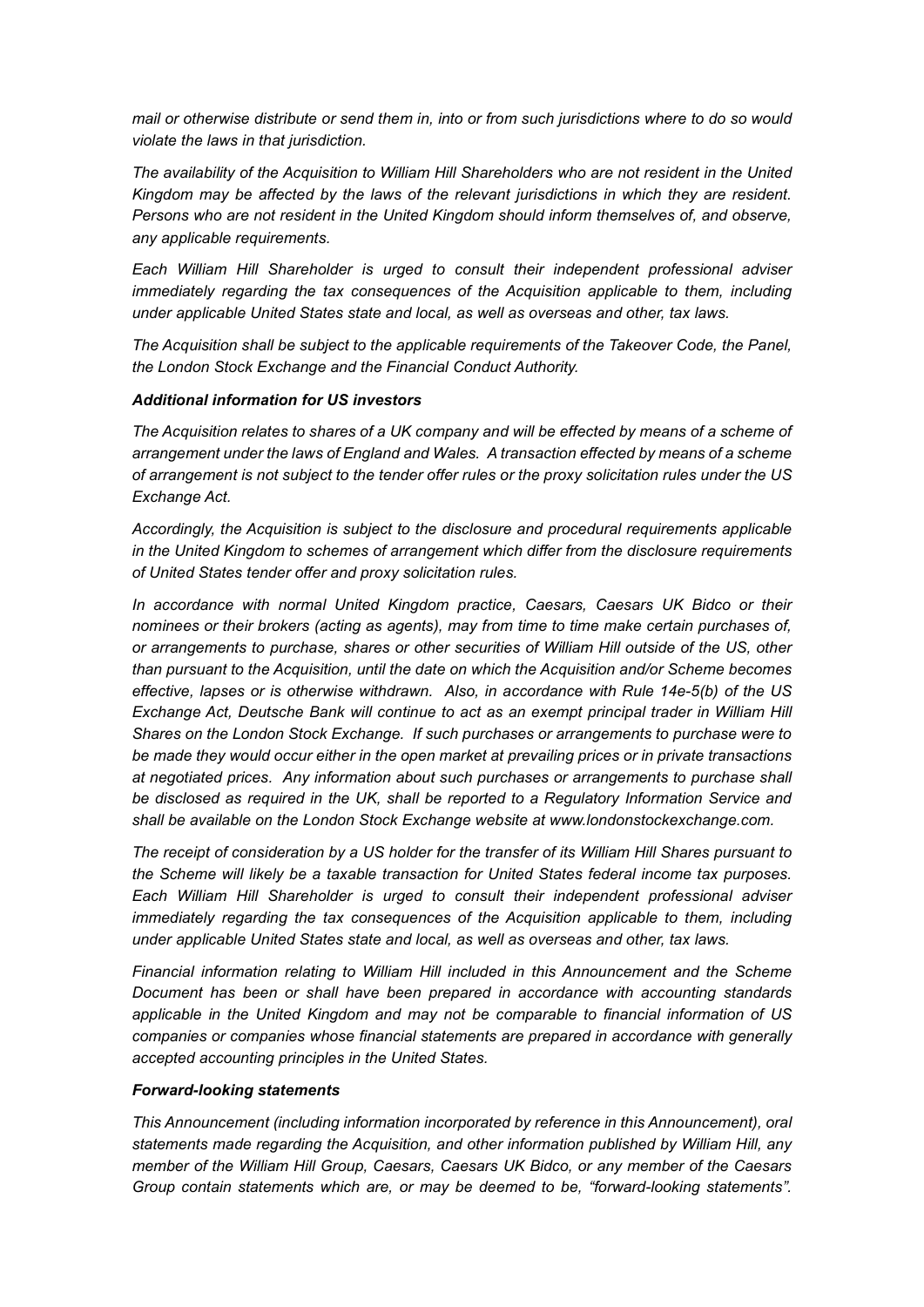Such forward-looking statements are prospective in nature and are not based on historical facts, but rather on current expectations and on numerous assumptions regarding the business strategies and the environment in which William Hill, any member of the William Hill Group, Caesars, Caesars UK Bidco or any member of the Caesars Group or the Enlarged Group shall operate in the future and are subject to risks and uncertainties that could cause actual results to differ materially from those expressed or implied by those statements.

The forward-looking statements contained in this Announcement may relate to William Hill, any member of the William Hill Group, Caesars, Caesars UK Bidco or any member of the Caesars Group or the Enlarged Group's future prospects, developments and business strategies, the expected timing and scope of the Acquisition and all other statements in this Announcement other than statements of historical facts. In some cases, these forward-looking statements can be identified by the use of forward-looking terminology, including without limitation the terms "believes", "estimates", "will look to", "would look to", "plans", "prepares", "anticipates", "expects", "is expected to", "is subject to", "budget", "scheduled", "forecasts", "synergy", "strategy", "goal", "cost-saving", "projects" "intends", "may", "will", "shall" or "should" or their negatives or other variations or comparable terminology. Forward-looking statements may include statements relating to the following: (i) future capital expenditures, expenses, revenues, earnings, synergies, economic performance, indebtedness, financial condition, dividend policy, losses and future prospects; (ii) business and management strategies and the expansion and growth of William Hill, any member of the William Hill Group, Caesars, Caesars UK Bidco or any member of the Caesars Group's operations and potential synergies resulting from the Acquisition; and (iii) the effects of global economic conditions and governmental regulation on William Hill, any member of the William Hill Group, Caesars, Caesars UK Bidco or any member of the Caesars Group's business.

By their nature, forward-looking statements involve risk and uncertainty because they relate to events and depend on circumstances that shall occur in the future. These events and circumstances include changes in the global, political, economic, business, competitive, market and regulatory forces, future exchange and interest rates, changes in tax rates and future business combinations or disposals. If any one or more of these risks or uncertainties materialises or if any one or more of the assumptions prove incorrect, actual results may differ materially from those expected, estimated or projected. Such forward-looking statements should therefore be construed in the light of such factors.

None of William Hill, any member of the William Hill Group, Caesars, Caesars UK Bidco nor any member of the Caesars Group, nor any of their respective associates or directors, officers or advisers, provides any representation, assurance or guarantee that the occurrence of the events expressed or implied in any forward-looking statements in this Announcement shall actually occur. Given these risks and uncertainties, potential investors should not place any reliance on forwardlooking statements.

Specifically, statements of estimated cost savings and synergies relate to future actions and circumstances which, by their nature involve, risks, uncertainties and contingencies. As a result, the cost savings and synergies referred to may not be achieved, may be achieved later or sooner than estimated, or those achieved could be materially different from those estimated. Due to the scale of the Enlarged Group, there may be additional changes to the Enlarged Group's operations. As a result, and given the fact that the changes relate to the future, the resulting cost synergies may be materially greater or less than those estimated.

The forward-looking statements speak only at the date of this Announcement. All subsequent oral or written forward-looking statements attributable to William Hill, any member of the William Hill Group, Caesars, Caesars UK Bidco or any member of the Caesars Group, or any of their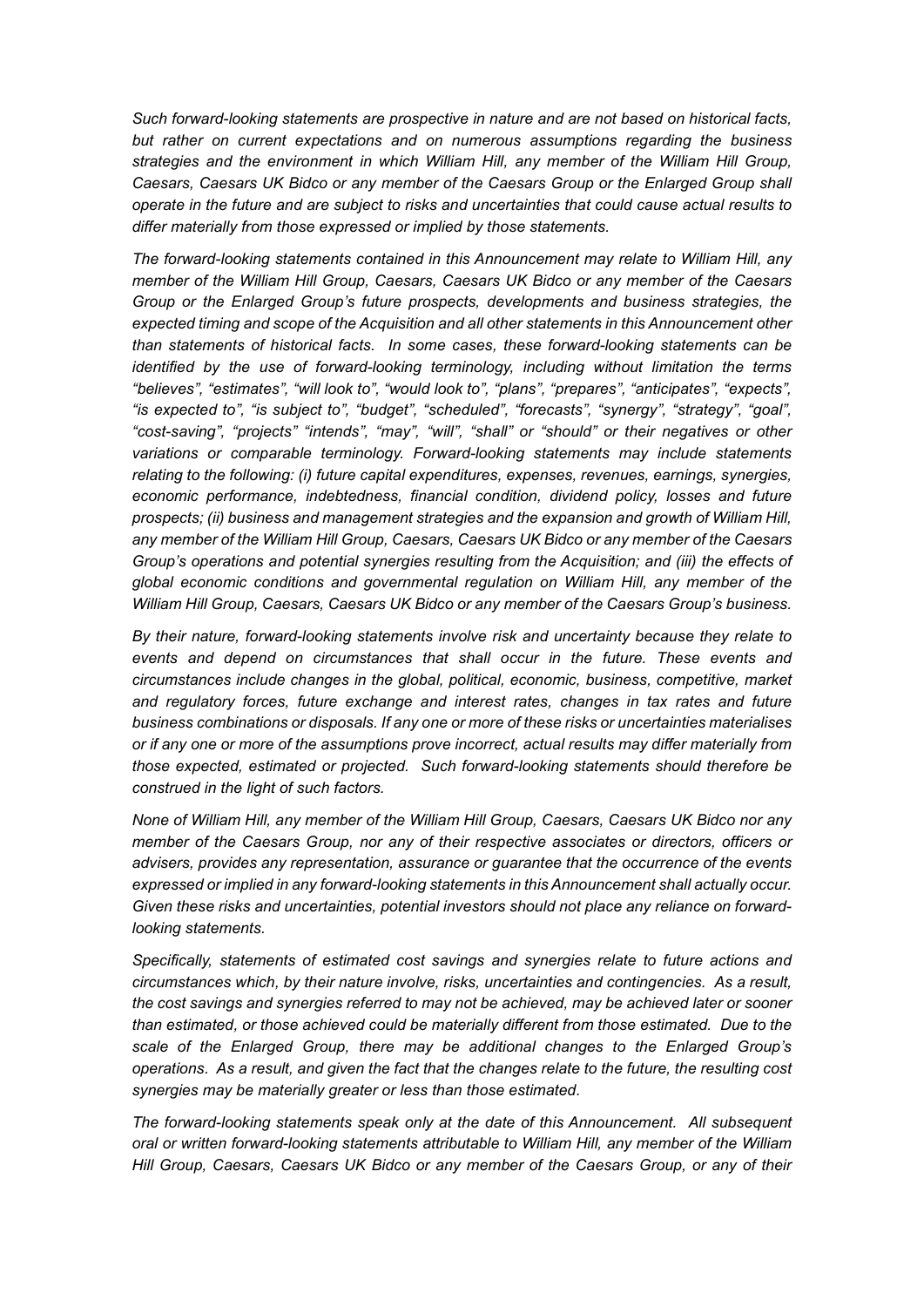respective associates, directors, officers, employees or advisers, are expressly qualified in their entirety by the cautionary statement above.

William Hill, any member of the William Hill Group, Caesars, Caesars UK Bidco and each member of the Caesars Group expressly disclaim any obligation to update such statements other than as required by law or by the rules of any competent regulatory authority, whether as a result of new information, future events or otherwise.

#### No profit forecasts or estimates

No statement in this Announcement is intended as a profit forecast or estimate for any period and no statement in this Announcement should be interpreted to mean that earnings or earnings per share for William Hill or Caesars, as appropriate, for the current or future financial years would necessarily match or exceed the historical published earnings or earnings per share for William Hill or Caesars, as appropriate.

#### Dealing disclosure requirements of the Takeover Code

Under Rule 8.3(a) of the Takeover Code, any person who is interested in 1 per cent. or more of any class of relevant securities of an offeree company or of any securities exchange offeror (being any offeror other than an offeror in respect of which it has been announced that its offer is, or is likely to be, solely in cash) must make an Opening Position Disclosure following the commencement of the offer period and, if later, following the announcement in which any securities exchange offeror is first identified. An Opening Position Disclosure must contain details of the person's interests and short positions in, and rights to subscribe for, any relevant securities of each of: (i) the offeree company, and (ii) any securities exchange offeror(s). An Opening Position Disclosure by a person to whom Rule 8.3(a) of the Takeover Code applies must be made by no later than 3:30 p.m. (London time) on the 10th business day following the commencement of the offer period and, if appropriate, by no later than 3:30 p.m. (London time) on the 10th business day following the announcement in which any securities exchange offeror is first identified. Relevant persons who deal in the relevant securities of the offeree company or of a securities exchange offeror prior to the deadline for making an Opening Position Disclosure must instead make a Dealing Disclosure.

Under Rule 8.3(b) of the Takeover Code, any person who is, or becomes, interested in 1 per cent. or more of any class of relevant securities of the offeree company or of any securities exchange offeror must make a Dealing Disclosure if the person deals in any relevant securities of the offeree company or of any securities exchange offeror. A Dealing Disclosure must contain details of the dealing concerned and of the person's interests and short positions in, and rights to subscribe for, any relevant securities of each of: (i) the offeree company, and (ii) any securities exchange offeror(s), save to the extent that these details have previously been disclosed under Rule 8 of the Takeover Code. A Dealing Disclosure by a person to whom Rule 8.3(b) of the Takeover Code applies must be made by no later than 3:30 p.m. (London time) on the business day following the date of the relevant dealing.

If two or more persons act together pursuant to an agreement or understanding, whether formal or informal, to acquire or control an interest in relevant securities of an offeree company or a securities exchange offeror, they shall be deemed to be a single person for the purpose of Rule 8.3 of the Takeover Code.